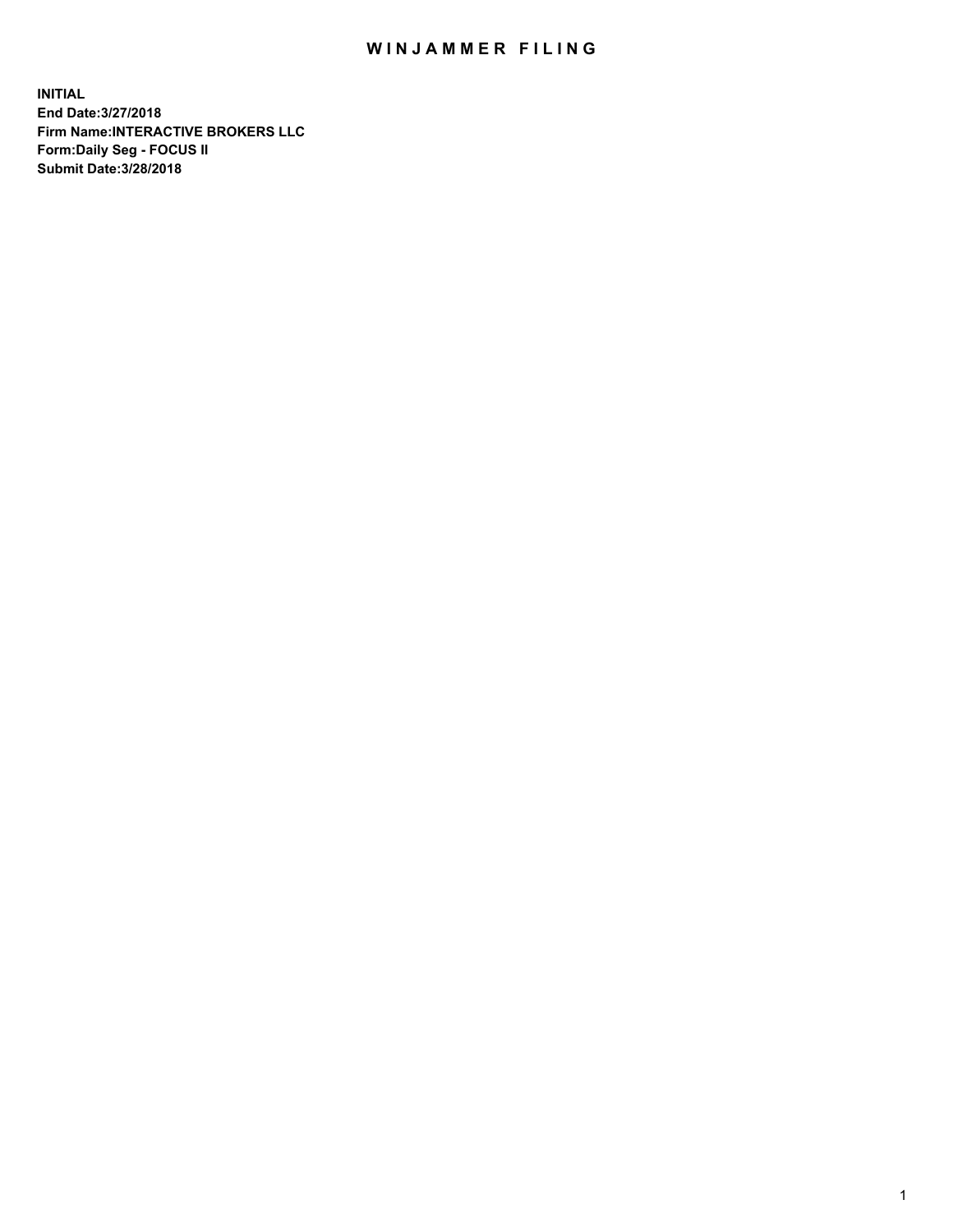## **INITIAL End Date:3/27/2018 Firm Name:INTERACTIVE BROKERS LLC Form:Daily Seg - FOCUS II Submit Date:3/28/2018 Daily Segregation - Cover Page**

| Name of Company<br><b>Contact Name</b><br><b>Contact Phone Number</b><br><b>Contact Email Address</b>                                                                                                                                                                                                                          | <b>INTERACTIVE BROKERS LLC</b><br>James Menicucci<br>203-618-8085<br>jmenicucci@interactivebrokers.c<br>om |
|--------------------------------------------------------------------------------------------------------------------------------------------------------------------------------------------------------------------------------------------------------------------------------------------------------------------------------|------------------------------------------------------------------------------------------------------------|
| FCM's Customer Segregated Funds Residual Interest Target (choose one):<br>a. Minimum dollar amount: ; or<br>b. Minimum percentage of customer segregated funds required:%; or<br>c. Dollar amount range between: and; or<br>d. Percentage range of customer segregated funds required between:% and%.                          | $\overline{\mathbf{0}}$<br>0<br>155,000,000 245,000,000<br>0 <sub>0</sub>                                  |
| FCM's Customer Secured Amount Funds Residual Interest Target (choose one):<br>a. Minimum dollar amount: ; or<br>b. Minimum percentage of customer secured funds required:%; or<br>c. Dollar amount range between: and; or<br>d. Percentage range of customer secured funds required between:% and%.                            | $\overline{\mathbf{0}}$<br>$\overline{\mathbf{0}}$<br>80,000,000 120,000,000<br>00                         |
| FCM's Cleared Swaps Customer Collateral Residual Interest Target (choose one):<br>a. Minimum dollar amount: ; or<br>b. Minimum percentage of cleared swaps customer collateral required:% ; or<br>c. Dollar amount range between: and; or<br>d. Percentage range of cleared swaps customer collateral required between:% and%. | $\overline{\mathbf{0}}$<br>$\overline{\mathbf{0}}$<br>0 <sub>0</sub><br><u>00</u>                          |

Attach supporting documents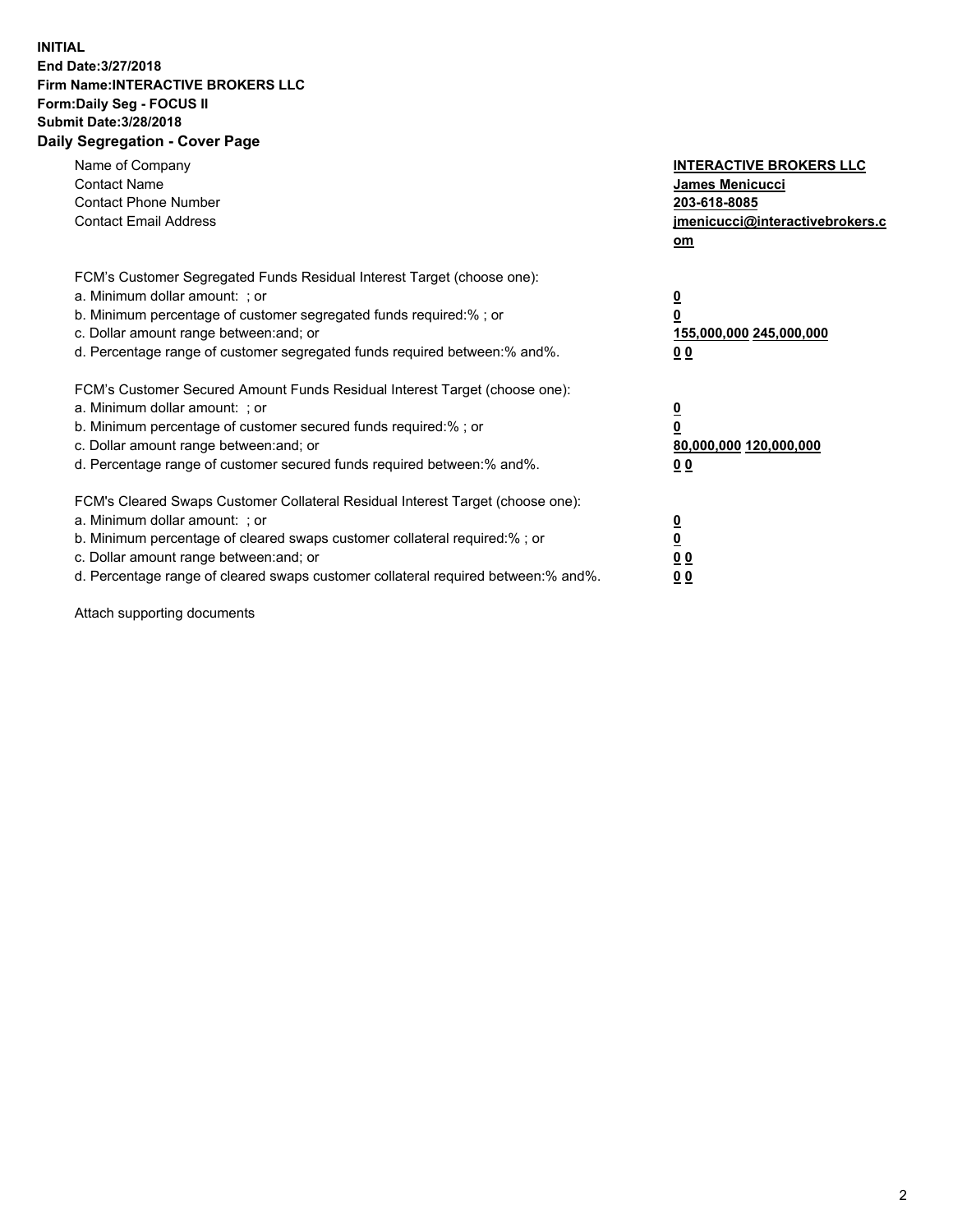## **INITIAL End Date:3/27/2018 Firm Name:INTERACTIVE BROKERS LLC Form:Daily Seg - FOCUS II Submit Date:3/28/2018 Daily Segregation - Secured Amounts**

|     | Daily Ocglegation - Occured Aniounts                                                        |                                   |
|-----|---------------------------------------------------------------------------------------------|-----------------------------------|
|     | Foreign Futures and Foreign Options Secured Amounts                                         |                                   |
|     | Amount required to be set aside pursuant to law, rule or regulation of a foreign            | $0$ [7305]                        |
|     | government or a rule of a self-regulatory organization authorized thereunder                |                                   |
| 1.  | Net ledger balance - Foreign Futures and Foreign Option Trading - All Customers             |                                   |
|     | A. Cash                                                                                     | 440,688,399 [7315]                |
|     | B. Securities (at market)                                                                   | $0$ [7317]                        |
| 2.  | Net unrealized profit (loss) in open futures contracts traded on a foreign board of trade   | -15,083,869 [7325]                |
| 3.  | Exchange traded options                                                                     |                                   |
|     | a. Market value of open option contracts purchased on a foreign board of trade              |                                   |
|     | b. Market value of open contracts granted (sold) on a foreign board of trade                | 195,330 [7335]                    |
|     |                                                                                             | -73,907 [7337]                    |
| 4.  | Net equity (deficit) (add lines 1.2. and 3.)                                                | 425,725,953 [7345]                |
| 5.  | Account liquidating to a deficit and account with a debit balances - gross amount           | 4,700 [7351]                      |
|     | Less: amount offset by customer owned securities                                            | 0 [7352] 4,700 [7354]             |
| 6.  | Amount required to be set aside as the secured amount - Net Liquidating Equity              | 425,730,653 [7355]                |
|     | Method (add lines 4 and 5)                                                                  |                                   |
| 7.  | Greater of amount required to be set aside pursuant to foreign jurisdiction (above) or line | 425,730,653 [7360]                |
|     | 6.                                                                                          |                                   |
|     | FUNDS DEPOSITED IN SEPARATE REGULATION 30.7 ACCOUNTS                                        |                                   |
| 1.  | Cash in banks                                                                               |                                   |
|     | A. Banks located in the United States                                                       | 67,253,839 [7500]                 |
|     | B. Other banks qualified under Regulation 30.7                                              | 0 [7520] 67,253,839 [7530]        |
| 2.  | <b>Securities</b>                                                                           |                                   |
|     | A. In safekeeping with banks located in the United States                                   | 363,274,545 [7540]                |
|     | B. In safekeeping with other banks qualified under Regulation 30.7                          | 0 [7560] 363,274,545 [7570]       |
| 3.  | Equities with registered futures commission merchants                                       |                                   |
|     | A. Cash                                                                                     | $0$ [7580]                        |
|     | <b>B.</b> Securities                                                                        | $0$ [7590]                        |
|     | C. Unrealized gain (loss) on open futures contracts                                         | $0$ [7600]                        |
|     | D. Value of long option contracts                                                           | $0$ [7610]                        |
|     | E. Value of short option contracts                                                          | 0 [7615] 0 [7620]                 |
| 4.  | Amounts held by clearing organizations of foreign boards of trade                           |                                   |
|     | A. Cash                                                                                     |                                   |
|     |                                                                                             | $0$ [7640]                        |
|     | <b>B.</b> Securities                                                                        | $0$ [7650]                        |
|     | C. Amount due to (from) clearing organization - daily variation                             | $0$ [7660]                        |
|     | D. Value of long option contracts                                                           | $0$ [7670]                        |
|     | E. Value of short option contracts                                                          | 0 [7675] 0 [7680]                 |
| 5.  | Amounts held by members of foreign boards of trade                                          |                                   |
|     | A. Cash                                                                                     | 125,645,296 [7700]                |
|     | <b>B.</b> Securities                                                                        | $0$ [7710]                        |
|     | C. Unrealized gain (loss) on open futures contracts                                         | -5,931,244 [7720]                 |
|     | D. Value of long option contracts                                                           | 195,330 [7730]                    |
|     | E. Value of short option contracts                                                          | -73,907 [7735] 119,835,475 [7740] |
| 6.  | Amounts with other depositories designated by a foreign board of trade                      | 0 [7760]                          |
| 7.  | Segregated funds on hand                                                                    | $0$ [7765]                        |
| 8.  | Total funds in separate section 30.7 accounts                                               | 550,363,859 [7770]                |
| 9.  | Excess (deficiency) Set Aside for Secured Amount (subtract line 7 Secured Statement         | 124,633,206 [7380]                |
|     | Page 1 from Line 8)                                                                         |                                   |
| 10. | Management Target Amount for Excess funds in separate section 30.7 accounts                 | 80,000,000 [7780]                 |
| 11. | Excess (deficiency) funds in separate 30.7 accounts over (under) Management Target          | 44,633,206 [7785]                 |
|     |                                                                                             |                                   |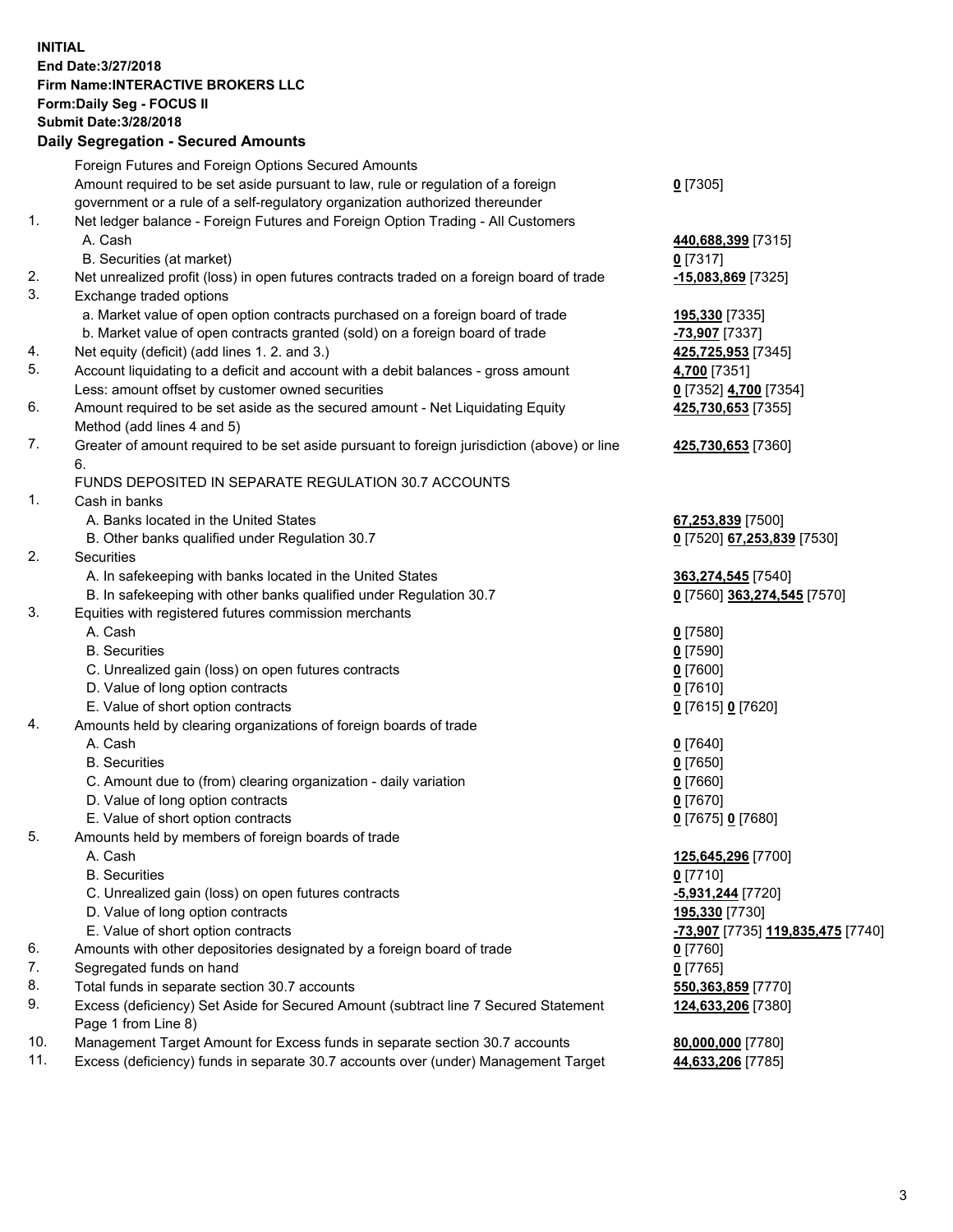**INITIAL End Date:3/27/2018 Firm Name:INTERACTIVE BROKERS LLC Form:Daily Seg - FOCUS II Submit Date:3/28/2018 Daily Segregation - Segregation Statement** SEGREGATION REQUIREMENTS(Section 4d(2) of the CEAct) 1. Net ledger balance A. Cash **4,265,488,596** [7010] B. Securities (at market) **0** [7020] 2. Net unrealized profit (loss) in open futures contracts traded on a contract market **57,108,551** [7030] 3. Exchange traded options A. Add market value of open option contracts purchased on a contract market **245,852,146** [7032] B. Deduct market value of open option contracts granted (sold) on a contract market **-325,071,858** [7033] 4. Net equity (deficit) (add lines 1, 2 and 3) **4,243,377,435** [7040] 5. Accounts liquidating to a deficit and accounts with debit balances - gross amount **346,102** [7045] Less: amount offset by customer securities **0** [7047] **346,102** [7050] 6. Amount required to be segregated (add lines 4 and 5) **4,243,723,537** [7060] FUNDS IN SEGREGATED ACCOUNTS 7. Deposited in segregated funds bank accounts A. Cash **642,614,249** [7070] B. Securities representing investments of customers' funds (at market) **2,663,416,350** [7080] C. Securities held for particular customers or option customers in lieu of cash (at market) **0** [7090] 8. Margins on deposit with derivatives clearing organizations of contract markets A. Cash **17,970,675** [7100] B. Securities representing investments of customers' funds (at market) **1,224,265,606** [7110] C. Securities held for particular customers or option customers in lieu of cash (at market) **0** [7120] 9. Net settlement from (to) derivatives clearing organizations of contract markets **1,392,984** [7130] 10. Exchange traded options A. Value of open long option contracts **245,826,873** [7132] B. Value of open short option contracts **-325,240,620** [7133] 11. Net equities with other FCMs A. Net liquidating equity **0** [7140] B. Securities representing investments of customers' funds (at market) **0** [7160] C. Securities held for particular customers or option customers in lieu of cash (at market) **0** [7170] 12. Segregated funds on hand **0** [7150] 13. Total amount in segregation (add lines 7 through 12) **4,470,246,117** [7180] 14. Excess (deficiency) funds in segregation (subtract line 6 from line 13) **226,522,580** [7190] 15. Management Target Amount for Excess funds in segregation **155,000,000** [7194]

16. Excess (deficiency) funds in segregation over (under) Management Target Amount Excess

**71,522,580** [7198]